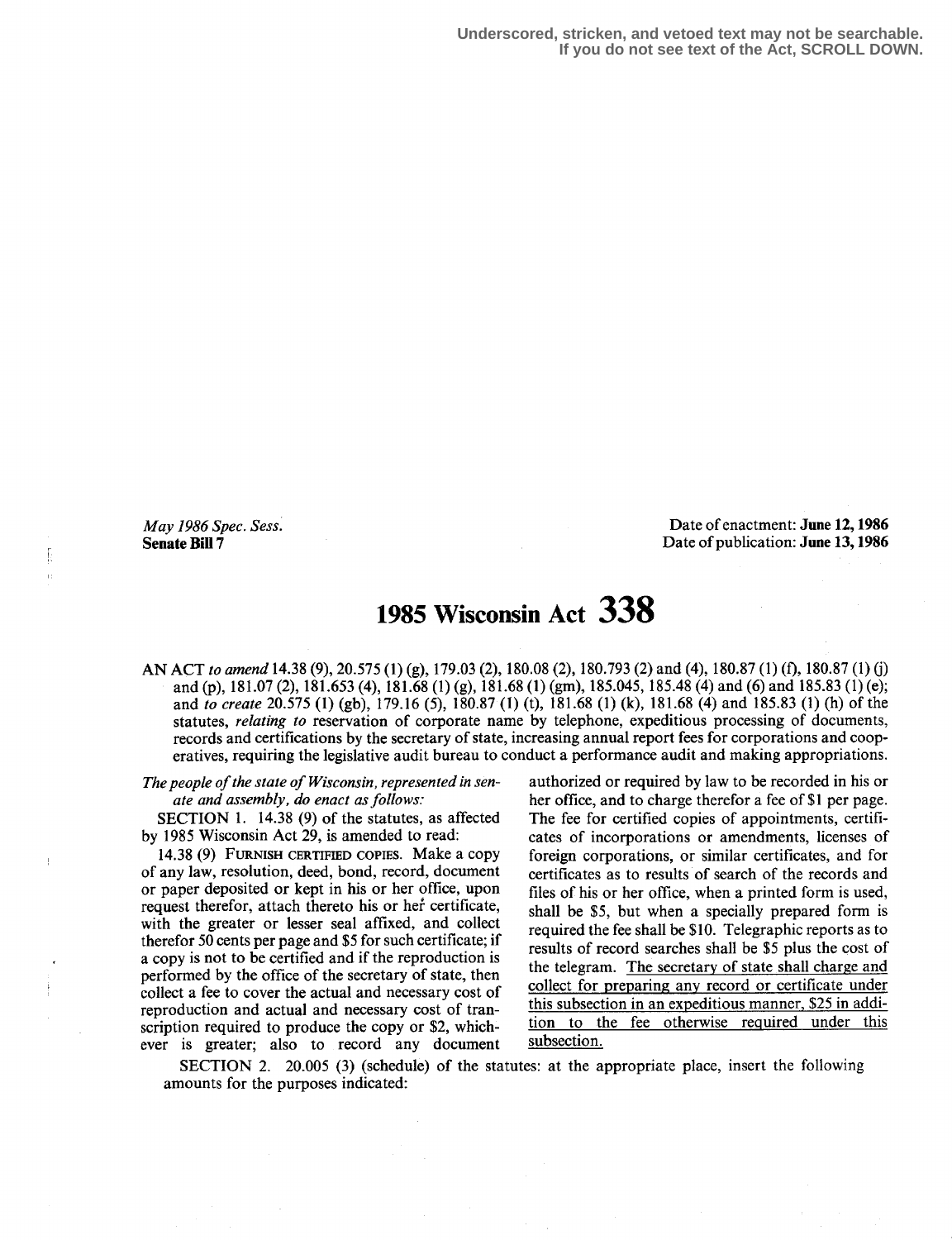20.575 Secretary of state<br>(1) MANAGING AND MANAGING AND OPERATING PROGRAM RESPONSIBILITIES (gb) Expedited service and telephone application for reservation of name

SECTION 3. 20.575 (1) (g) of the statutes, as affected by 1985 Wisconsin Act 29, is amended to read:

20.575 (1) (g) *Program fees*. The amounts in the schedule for the purpose of carrying out general program operations. Except as provided under par- pars. (gb), (h) and (ka), not to exceed \$4, as determined by the secretary of state, of each amount collected under ss. 180.793 (2) and (4), 180.87 (1) (j) and (p), 181.653  $(4)$ , 181.68 (1) (gm), 185.48 (4) and (6) and 185.83 (1) e plus 12 .4% of the fees collected by the secretary of state, other than fees forwarded by registers of deeds under ss. 409.403 (5) (a), 409.405 (1) and (2) and 409.406 and other than \$2 of the fees collected by the secretary of state for each filing under ss. 409.403 (5) (b), 409.405 (1) and (2) and 409.406 and other than an amount not to exceed \$4 of each amount collected under ss. 180.793 (2) and (4), 180.87 (1) (j) and (p), 181 .653 (4), 181 .68 (1) (gm), 185.48 (4) and (6) and 185.83 (1) (e), shall be credited to this appropriation.

SECTION 4. 20.575 (1) (gb) of the statutes is created to read:

20.575 (1) (gb) Expedited service and telephone application for reservation of name. The amounts in the schedule for processing of a document, record or certification in an expeditious manner under s. 14.38 (9), 179.16 (5), 180.87 (1) (t), 181 .68 (1) (k) or 185.83 (1) (h) and for taking telephone applications to reserve a name under s. 179.03 (2), 180.08 (2), 181 .07 (2) or 185,045. All expedited service fees collected under ss. 14.38 (9), 179.16 (5), 180.87 (1) (t), 181 .68 (1) (k) and 185.83 (1) (h) and all fees for telephone application to reserve a name collected under s. 179.03 (2), 180.87 (1) (f), 181 .68 (1) (g) or 185.045 shall be credited to this appropriation.

SECTION 5. 179.03 (2) of the statutes is amended to read:

 $\epsilon = \frac{1}{2}$ 

179.03 (2) The reservation shall be made by filing with the secretary of state an application executed by the applicant to reserve a specified name together with a fee of \$10, or making a telephone application to reserve a specified name. The fee for a telephone application to reserve a specified name for 60 days is \$20. If the secretary of state finds that the name is available for use by a domestic limited partnership or foreign limited partnership, he or she shall reserve the name for the exclusive use of the applicant for a period of 60 days. The secretary of state shall cancel the telephone application to reserve a specified name if the secretary of state does not receive the proper fee within 10 business days after the application. Once

1985-86 1986-87

-1494-

PR A -0- 48,000

having so reserved a name, the same applicant may not again reserve the same name until more than 60 days after the expiration of the last 60-day period for which that applicant reserved that name. The right to the exclusive use of a reserved name may be transferred to any other person by filing in the office of the secretary of state, together with a fee of \$10, a notice of the transfer executed by the applicant for whom the name was reserved and specifying the name and address of the transferee .

SECTION 6. 179.16 (5) of the statutes is created to read:

179.16 (5) The secretary of state shall charge and collect, for processing a document required or permitted to be filed under this chapter in an expeditious manner, or preparing a record under sub.  $(4)$  in an expeditious manner, \$25 in addition to the fee required by other provisions of this chapter.

SECTION 7. 180.08 (2) of the statutes is amended to read:

180.08 (2) The reservation shall be made by filing with the secretary of state an application to reserve a specified corporate name, executed by the applicant or making a telephone application to reserve a specified corporate name. If the secretary of state finds that the name is available for corporate use, he or she shall reserve the same for the exclusive use of the applicant for a period of 60 days. The secretary of state shall cancel the telephone application to reserve a specified corporate name if the secretary of state does not receive the proper fee within 10 business days after the application.

SECTION 8. 180.793 (2) and (4) of the statutes, as affected by 1985 Wisconsin Act 29, are amended to read:

180.793 (2) Any such report not filed as required by sub. (1) may be filed only upon payment to the secre-<br>tary of state of  $\frac{222 \text{ not to exceed } $26}$ .<br>(4) The corporation may be restored to good stand.

(4) The corporation may be restored to good standing by delivering to the secretary of state a current annual report conforming to the requirements of law<br>and by paying to the secretary of state the \$22 not to<br>exceed \$26 late filing fee plus \$11 not to exceed \$15 for exceed \$26 late filing fee plus \$11 not to exceed \$15 for each calendar year or part of a calendar year during which the corporation has not been in good standing, not exceeding a total of  $$132$   $$176$ .<br>SECTION 9. 180.87 (1) (f)

180.87 (1) (f) of the statutes is amended to read:

180.87 (1) (f) Filing an application to reserve a corporate name for 60 days, \$10; making a telephone application to reserve a corporate name for 60 days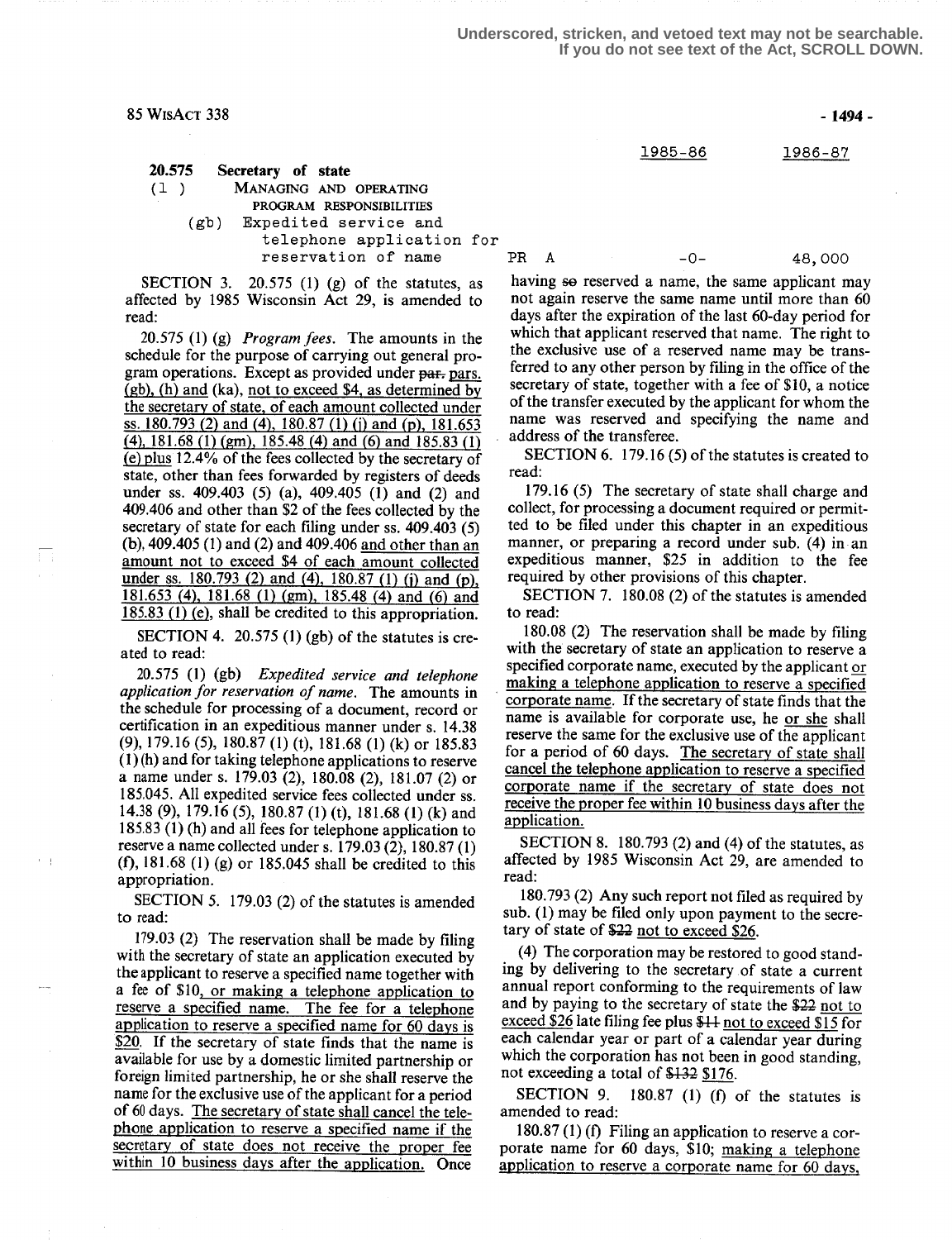\$20; and filing an application to reserve a corporate name under s. 180.08 (3), \$50, plus \$10 for each year of reservation in excess of 5 years.

SECTION 10. 180.87 (1) (j) and (p) of the statutes, as affected by 1985 Wisconsin Act 29, are amended to read:

180.87 (1) (j) Filing an annual report of a foreign corporation  $$26$  not to exceed \$30, and in case the annual report shows that the corporation employs in this state capital in excess of the amount of capital on which a fee has previously been paid, computed as provided in s. 180.813, an additional fee which, with previous payments made on account of capital employed in this state, will amount to \$1 .25 for each \$1,000 or fraction thereof of the excess.

(p) Filing an annual report of a domestic corporation, \$11 not to exceed \$15.

SECTION 11. 180.87 (1) (t) of the statutes is created to read:

180.87 (1) (t) Processing a document required or permitted to be filed or recorded under this chapter in an expeditious manner, or preparing a record under par. (r) in an expeditious manner, \$25 in addition to the fee required by other provisions of this chapter.

SECTION 12. 181.07 $(2)$  of the statutes is amended to read:

181 .07 (2) The reservation shall be made by filing with the secretary of state an application to reserve a specified corporate name, executed by the applicant or making a telephone application to reserve a specified corporate name. If the secretary of state finds that the name is available for corporate use, he or she shall reserve the same for the exclusive use of the applicant for a period of 60 days. The secretary of state shall cancel the telephone application to reserve a specified corporate name if the secretary of state does not receive the proper fee within 10 business days after the application.

SECTION 13.  $181.653$  (4) of the statutes, as affected by 1985 Wisconsin Act 29, is amended to read:

181 .653 (4) The corporation may be restored to good standing by delivering to the secretary of state a current annual report conforming to the requirements of law and by paying to the secretary of state the \$17 not to exceed \$21 late filing fee plus \$6 not to exceed of law and by paying to the secretary of state the \$47 not to exceed \$21 late filing fee plus \$6 not to exceed \$10 for each calendar year or part of a calendar year during which the corporation has not been in good standing, not exceeding a total of  $\frac{17}{7}$  \$121.

SECTION 14.  $181.68$  (1) (g) of the statutes is amended to read:

181.68 (1) (g) Filing an application to reserve a corporate name for 60 days, \$10; making a telephone application to reserve a corporate name for 60 days \$20; and filing an application to reserve a corporate name under s. 181 .07 (3), \$50, plus \$10 for each year of reservation in excess of 5 years;

SECTION 15.  $181.68$  (1) (gm) of the statutes, as affected by 1985 Wisconsin Act 29, is amended to read:

181 .68 (1) (gm) Filing an annual report of a domestic corporation, \$6 not to exceed \$10;

SECTION 16. 181.68 (1) (k) of the statutes is created to read:

181 .68 (1) (k) Processing a document required or permitted to be filed or recorded under this chapter in an expeditious manner, or preparing a record under par. (i) in an expeditious manner, \$25 in addition to the fee required by other provisions of this chapter.

SECTION 16m. 181 .68 (4) of the statutes is created to read:

181 .68 (4) The secretary of state shall establish the fees specified under ss . 180.793 (2) and (4), 180.87 (1) (j) and (p), 181 .653 (4), 181 .68 (1) (gm), 185.48 (4) and (6) and 185.83 (1) (e) subject to the maximum amounts provided in those sections .

SECTION 17. 185.045 of the statutes is amended to read:

185.045 Reserved name. The provisions of s. Sections 180.08 shall and  $180.87$  (1) (f) apply to cooperatives, with the word "cooperative" substituted for the words "corporate" and "corporation".

SECTION 18. 185.48 (4) and (6) of the statutes, as affected by 1985 Wisconsin Act 29, are amended to read:

185.48 (4) Any report not filed as required by sub. (3) may be filed only upon payment to the secretary of state of \$22 not to exceed \$26.

(6) The cooperative may be restored to good standing by delivering to the secretary of state a current annual report and by paying the \$22 not to exceed \$26 late filing fee plus 844 not to exceed \$15 for each calendar year or part thereof during which it was not in good standing, not exceeding a total of  $$132$  \$176.

SECTION 19. 185.83 (1) (e) of the statutes, as affected by 1985 Wisconsin Act 29, is amended to read:

185.83 (1) (e) Filing an annual report of a cooperative, \$11 not to exceed \$15.

SECTION 20. 185.83  $(1)$  (h) of the statutes is created to read:

185.83 (1) (h) Processing a document required or permitted to be filed or recorded under this chapter in an expeditious manner, or preparing a record under par. (f) in an expeditious manner, \$25 in addition to the fee required by other provisions of this chapter.

SECTION 21. Nonstatutory provisions. (1) Legis-LATURE. The legislative audit bureau shall conduct a program audit of the office of the secretary of state to determine if the staffing level of the office is adequate considering its workload. The bureau shall report the findings of its audit to the joint audit committee and to the joint committee on finance before August 1, 1986.

### - 1495 - 85 WisAcT 338